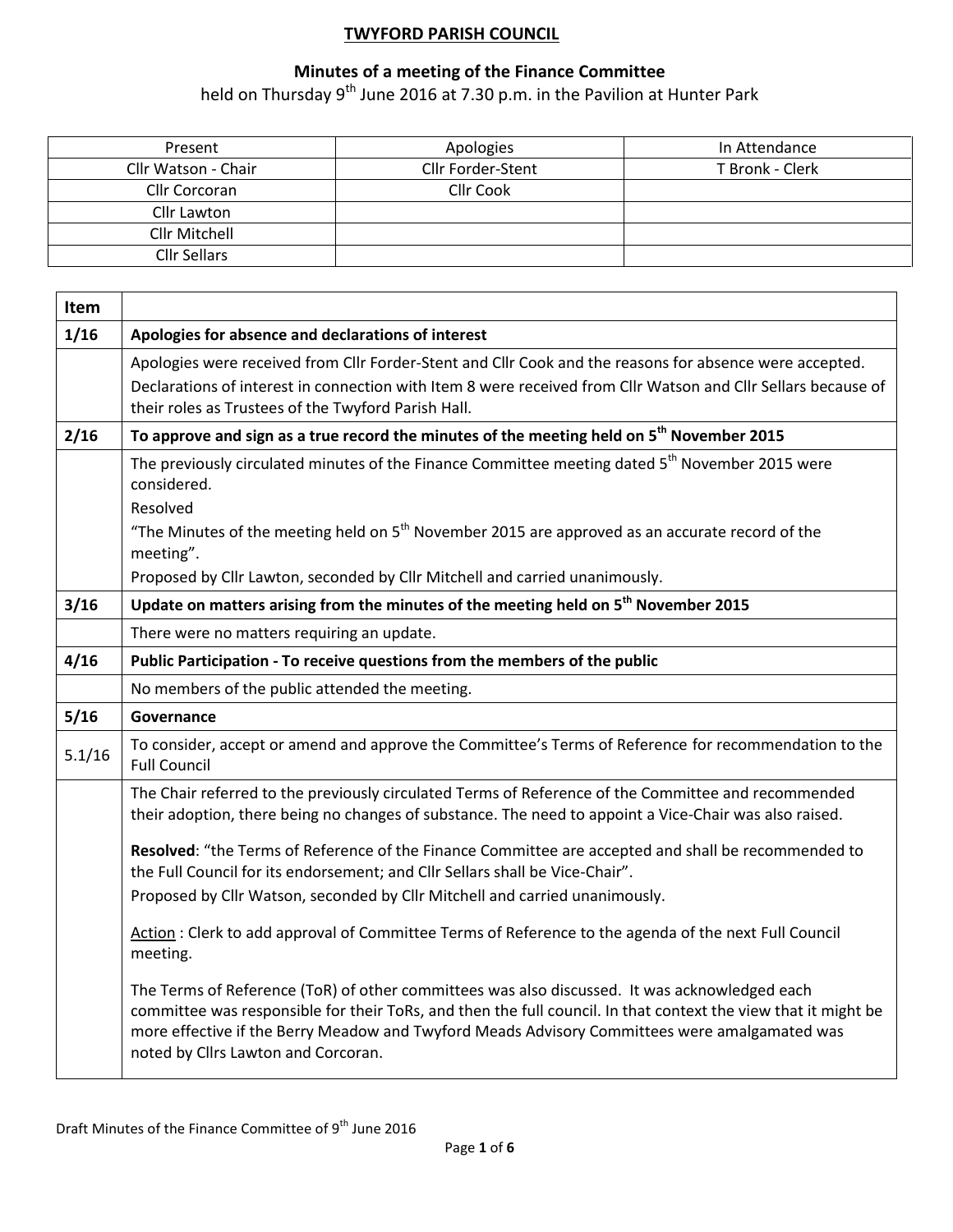| 5.2/16 | To consider, accept or amend and approve for recommendation to the Full Council, the Council's Standing<br>Orders                                                                                                                                                                                                                                                                                                                                                                                                                                                                                                                                                                                                                                                                                                                                                                                                                                                                             |
|--------|-----------------------------------------------------------------------------------------------------------------------------------------------------------------------------------------------------------------------------------------------------------------------------------------------------------------------------------------------------------------------------------------------------------------------------------------------------------------------------------------------------------------------------------------------------------------------------------------------------------------------------------------------------------------------------------------------------------------------------------------------------------------------------------------------------------------------------------------------------------------------------------------------------------------------------------------------------------------------------------------------|
|        | The Chair referred to the proposed adoption of the revised Model Standing Orders issued by the National<br>Association of Local Councils (as published by the Hampshire Association of Local Councils, of which the<br>Council is a member); subject to some amendments.                                                                                                                                                                                                                                                                                                                                                                                                                                                                                                                                                                                                                                                                                                                      |
|        | The previously circulated draft Standing Orders (SOs) showed all proposed changes, with the most significant<br>highlighted. Cllr Watson referred to comments received since the meeting of the full council meeting when<br>the draft was previously discussed. The primary concern expressed with the model SOs was that they were<br>overly detailed and did not provided sufficient discretion to the Chair. After discussing the Rules of Debate<br>(Section 1) the consensus was that all the model terms in Section 1 should be retained but that 1(n) be<br>amended to expressly provide discretion to the Chair to determine how and when the right of reply shall be<br>exercised.                                                                                                                                                                                                                                                                                                  |
|        | The Chair also drew attention to a proposed amendment to SO 9(b); to give the Chair authority to accept<br>motions in the public interest, where these may not have been referred to in detail or at all on the published<br>agenda. The Committee discussed prior disclosure of a motion and the nature of detail required to enable<br>the Council to meet its lawful obligation to specify in an agenda the business to be transacted at a council<br>meeting. After acknowledging the delay that might occur without the amendment, the consensus was<br>reached that SO 9 (b) could be made clearer but cannot provide authority for any meeting to pass a<br>resolution on matters not adequately disclosed on an agenda; albeit that adequacy is subjective.                                                                                                                                                                                                                           |
|        | The Chair further drew attention to Standing Order 18 and its inter-relationship with the Council's Financial<br>Regulations. Noting that the financial amount in both documents was currently different and that the model<br>standing orders referred to a value of up to £60,000 it was proposed to adopt that figure.                                                                                                                                                                                                                                                                                                                                                                                                                                                                                                                                                                                                                                                                     |
|        | Resolved: "The revised standing orders circulated to the Committee shall be amended as follows and then<br>be submitted to the next full council meeting for adoption. Standing Order 1(n) shall be amended to provide<br>discretion to the Chair; Standing Order 9 (b) shall be amended to: "No motion may be moved at a meeting<br>unless the specific motion or an adequate description of the business to be transacted is on the agenda. A<br>Councillor wishing to propose a motion or business to be transacted shall give written notice of that motion<br>or business to the Proper Officer at least 5 clear days before the meeting. Clear days do not include the day<br>of the notice or the day of the meeting."; Standing Order 18 (a) (v) shall use the figure of £60,000; and the<br>Clerk shall review all defined terms and ensure that the are capitalised throughout the standing orders".<br>Proposed by Cllr Watson, seconded by Cllr Mitchell and carried unanimously. |
|        | Action - The Clerk to amend the standing orders and add approval and adoption of them to the agenda of<br>the next Full Council meeting.                                                                                                                                                                                                                                                                                                                                                                                                                                                                                                                                                                                                                                                                                                                                                                                                                                                      |
| 5.3/16 | To consider, accept or amend and approve for recommendation to the Full Council, the Council's Financial<br>Regulations                                                                                                                                                                                                                                                                                                                                                                                                                                                                                                                                                                                                                                                                                                                                                                                                                                                                       |
|        | The Chair referred to the previously circulated Financial Regulations, drawing attention to the highlighted<br>key changes and recommended their adoption. The inclusion of new regulations for the use of Internet<br>banking was discussed and the increase of the figure in Regulation 11 from £50,000 to £60,000.                                                                                                                                                                                                                                                                                                                                                                                                                                                                                                                                                                                                                                                                         |
|        | Resolved: "the revised Financial Regulations are accepted and shall be recommended to the Full Council for<br>its endorsement".                                                                                                                                                                                                                                                                                                                                                                                                                                                                                                                                                                                                                                                                                                                                                                                                                                                               |
|        | Proposed by Cllr Watson, seconded by Cllr Sellars and carried unanimously.                                                                                                                                                                                                                                                                                                                                                                                                                                                                                                                                                                                                                                                                                                                                                                                                                                                                                                                    |
|        | Action: Clerk to add approval and adoption of revised Financial Regulations to the agenda of the next Full<br>Council meeting.                                                                                                                                                                                                                                                                                                                                                                                                                                                                                                                                                                                                                                                                                                                                                                                                                                                                |
| 5.4/16 | To consider, accept or amend and approve for recommendation to the Full Council, the Council's Financial<br><b>Risk Assessment</b>                                                                                                                                                                                                                                                                                                                                                                                                                                                                                                                                                                                                                                                                                                                                                                                                                                                            |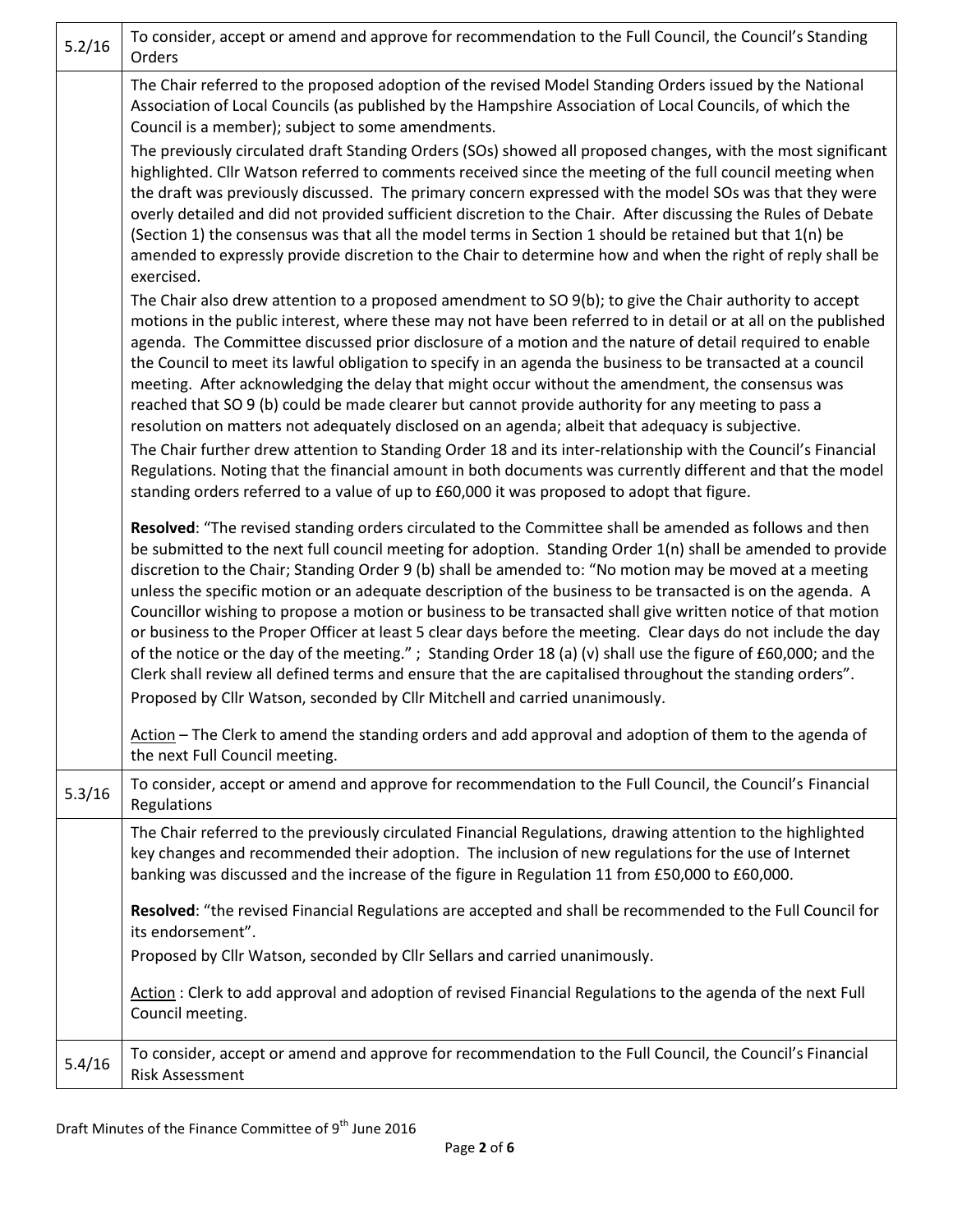|        | The Chair referred to the commencement of work by the Responsible Financial Officer (RFO) (also the Clerk)<br>involving review and update of the Financial Risk Assessment documentation, several mitigating actions<br>have been taken or are in progress.                                                                                                                                                      |
|--------|------------------------------------------------------------------------------------------------------------------------------------------------------------------------------------------------------------------------------------------------------------------------------------------------------------------------------------------------------------------------------------------------------------------|
|        | Resolved: "the Financial Risk Assessment shall continue and the status shall be documented by the RFO and<br>submitted to the Finance Committee meeting scheduled for October".                                                                                                                                                                                                                                  |
|        | Proposed by Cllr Watson, seconded by Cllr Lawson and carried unanimously.                                                                                                                                                                                                                                                                                                                                        |
|        | Action: The RFO shall prepare a Financial Risk Assessment as at 30 September 2016 for submission to the<br>Finance Committee in October.                                                                                                                                                                                                                                                                         |
| 5.5/16 | To review HSBC banking arrangements and agree amendments to the Bank Mandate, for recommendation<br>to the Full Council                                                                                                                                                                                                                                                                                          |
|        | The Chair reported that most banking activity is via the Internet and carried out by the Responsible Financial<br>officer, subject to limitations on the overall level of permitted transactions; Counsellors are, however,<br>needed to sign occasional cheques and for the authorisation of other instructions to the bank.                                                                                    |
|        | Resolved: "the necessary HSBC documentation is to be submitted to the next full council meeting for<br>approval, in order to enable the existing bank mandate with HSBC to be amended by a replacement that<br>provides for the Responsible Financial Officer to be the Primary Internet User; and for the following<br>Councillors to be signatories: Cllr Watson, Cllr Sellars, Cllr Lawton and Cllr Mitchell. |
|        | Action: The Clerk is to prepare the necessary documentation and add approval of the HSBC bank mandate to<br>the agenda of the next Full Council meeting.                                                                                                                                                                                                                                                         |
| 6/16   | <b>Reporting of Annual Accounts and Audits</b>                                                                                                                                                                                                                                                                                                                                                                   |
| 6.1/16 | To confirm or amend the timetable for the external audit and exercise of public rights                                                                                                                                                                                                                                                                                                                           |
|        | The Chair explained the basis on which the external auditor had prepared the timetable previously circulated<br>and the date of commencement of exercise of public rights, the 17 <sup>th</sup> June, was noted.                                                                                                                                                                                                 |
| 6.2/16 | To consider and agree responses to Section 1 - Annual Governance Statement 2015/16 for Twyford Parish<br>Council, and make a recommendation for approval to the Full Parish Council meeting on 16 June 2016                                                                                                                                                                                                      |
|        | The Chair explained the importance of the Governance Statement and that each part must be considered<br>during the full council meeting on 16 June. Each part was read to the Committee.                                                                                                                                                                                                                         |
|        | Resolved: "The Finance Committee having considered statements 1 to 8 inclusive of the Annual Governance<br>Statement 2015/16 recommends to the full council that its response to each statement is "Yes"".                                                                                                                                                                                                       |
|        | Proposed by Cllr Watson, seconded by Cllr Sellars and carried unanimously.                                                                                                                                                                                                                                                                                                                                       |
|        | Action: Clerk to add approval of the Governance Statement 2015/16 to the agenda of the next Full Council<br>meeting.                                                                                                                                                                                                                                                                                             |
| 6.3/16 | To consider Section 2 - Accounting Statements 2015/16 for Twyford Parish Council, and make a<br>recommendation for approval to the Full Parish Council meeting on 16 June 2016                                                                                                                                                                                                                                   |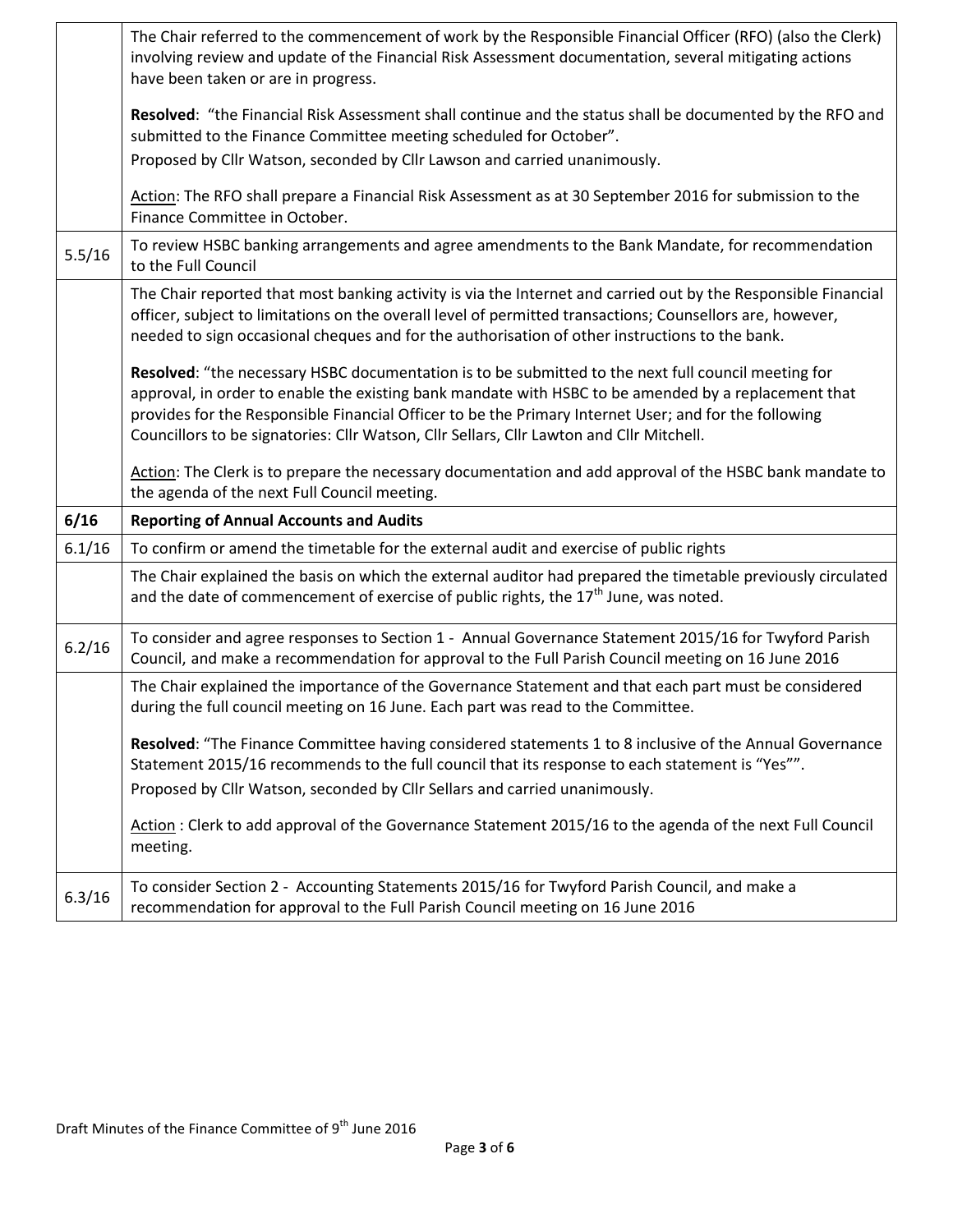|        | The Chair referred to the Accounting Statements 2015/16 and the work of the internal auditor in confirming<br>that they agree to the underlying financial records. It was noted that total fixed asses remained the same<br>because the Outdoor Gym was a current year item and there had been no sale or write off of assets brought<br>forward into the financial year 2015/16. The Chair drew attention to the Internal Auditor's report reference<br>to the need for a review of the Asset Register; this was underway and will be reported to the Committee in<br>September.<br>Resolved: "The Finance Committee having considered the Accounting Statements 2015/16 recommends to<br>the full council that it approves them."<br>Proposed by Cllr Watson, seconded by Cllr Sellars and carried unanimously.<br>Action: The Clerk is to add approval of the Accounting Statements 2015/16 to the agenda of the next Full<br>Council meeting. |
|--------|---------------------------------------------------------------------------------------------------------------------------------------------------------------------------------------------------------------------------------------------------------------------------------------------------------------------------------------------------------------------------------------------------------------------------------------------------------------------------------------------------------------------------------------------------------------------------------------------------------------------------------------------------------------------------------------------------------------------------------------------------------------------------------------------------------------------------------------------------------------------------------------------------------------------------------------------------|
| 6.4/16 | To consider the report of the Internal Auditor on the financial year 2015/16 and then agree any action to be<br>taken and the timeframe for its commencement and completion                                                                                                                                                                                                                                                                                                                                                                                                                                                                                                                                                                                                                                                                                                                                                                       |
|        | The Chair referred to the Annual Internal Audit Report 2015/16, and the separate letters listing matters<br>arising from the internal audits for march 2016 and the preceding year. It was noted that the formal report<br>confirmed the internal auditor's agreement to the fulfilment of each internal control objective.<br>The matters arising from the internal audit were each considered.                                                                                                                                                                                                                                                                                                                                                                                                                                                                                                                                                  |
|        | <b>Resolved:</b>                                                                                                                                                                                                                                                                                                                                                                                                                                                                                                                                                                                                                                                                                                                                                                                                                                                                                                                                  |
|        | "Accounting Software - The spreadsheet template available from HALC shall be adopted and back<br>filled to $1st$ April 2016 – by 30 June                                                                                                                                                                                                                                                                                                                                                                                                                                                                                                                                                                                                                                                                                                                                                                                                          |
|        | The 2016/17 spreadsheet will not include any historic control account balances - immediate.<br>$\bullet$<br>The quorum will be clarified - by 16 June<br>$\bullet$                                                                                                                                                                                                                                                                                                                                                                                                                                                                                                                                                                                                                                                                                                                                                                                |
|        | The asset register will be reviewed and the amended register published online - by 31 March 2017.<br>$\bullet$<br>The change from Sage and adoption of receipts and payments accounting will help ensure VAT<br>$\bullet$<br>returns are correct - by 30 June"                                                                                                                                                                                                                                                                                                                                                                                                                                                                                                                                                                                                                                                                                    |
|        | Proposed by Cllr Watson, seconded by Cllr Sellars and carried unanimously.                                                                                                                                                                                                                                                                                                                                                                                                                                                                                                                                                                                                                                                                                                                                                                                                                                                                        |
|        | <b>Action</b>                                                                                                                                                                                                                                                                                                                                                                                                                                                                                                                                                                                                                                                                                                                                                                                                                                                                                                                                     |
|        | The Clerk (RFO) is to populate the HALC template spreadsheet by 30 June, using a 'receipts and<br>$\bullet$<br>payments' basis from 1st April 2016.                                                                                                                                                                                                                                                                                                                                                                                                                                                                                                                                                                                                                                                                                                                                                                                               |
|        | The Clerk is to liaise with HALC and Winchester City Council by 16 June to clarify the quorum for<br>٠<br>Council meetings.                                                                                                                                                                                                                                                                                                                                                                                                                                                                                                                                                                                                                                                                                                                                                                                                                       |
|        | The asset register is to be reviewed by the Clerk, with the assistance of Councillors, and its status is<br>$\bullet$<br>to be reported to the Finance Committee in September.<br>The Clerk is to ensure the VAT return as at 30 June and thereafter is correct.<br>$\bullet$                                                                                                                                                                                                                                                                                                                                                                                                                                                                                                                                                                                                                                                                     |
|        |                                                                                                                                                                                                                                                                                                                                                                                                                                                                                                                                                                                                                                                                                                                                                                                                                                                                                                                                                   |
| 7/16   | Financial Year 2016/17                                                                                                                                                                                                                                                                                                                                                                                                                                                                                                                                                                                                                                                                                                                                                                                                                                                                                                                            |
| 7.1/16 | To review actual receipts and payments to date for the financial year 2016/17 against the budget and<br>previous year                                                                                                                                                                                                                                                                                                                                                                                                                                                                                                                                                                                                                                                                                                                                                                                                                             |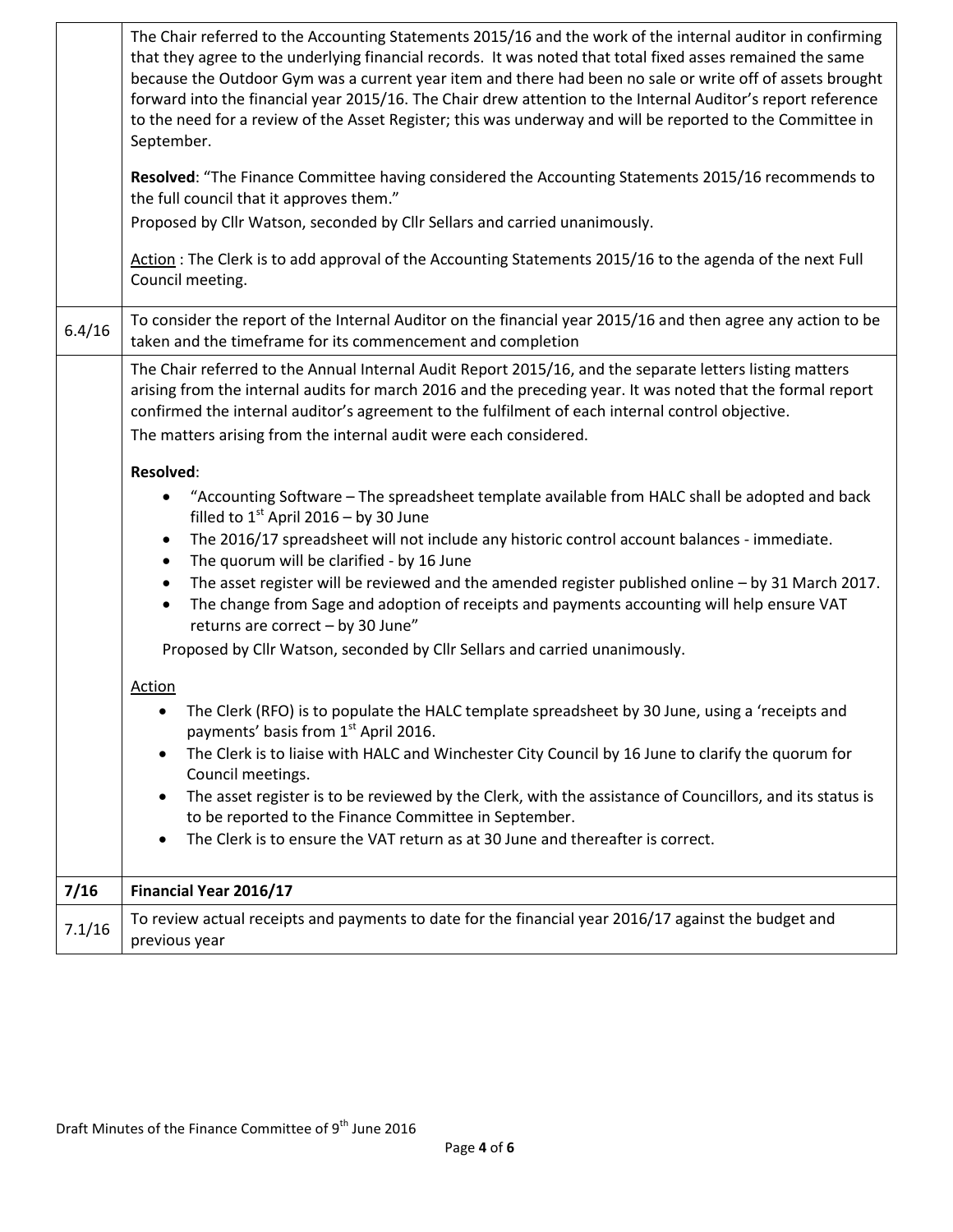|      | The Chair referred to Standing Orders which refer to reporting based on calendar quarters. Due also to the<br>change being considered to the accounting software figures to 31 <sup>st</sup> May had not been prepared.                                                                                                                                                                                                                                                                                                                                                                                                                                                                                                                                                                                                                                                                                                                                                                                                                                                                                                                                                                                                                                                 |
|------|-------------------------------------------------------------------------------------------------------------------------------------------------------------------------------------------------------------------------------------------------------------------------------------------------------------------------------------------------------------------------------------------------------------------------------------------------------------------------------------------------------------------------------------------------------------------------------------------------------------------------------------------------------------------------------------------------------------------------------------------------------------------------------------------------------------------------------------------------------------------------------------------------------------------------------------------------------------------------------------------------------------------------------------------------------------------------------------------------------------------------------------------------------------------------------------------------------------------------------------------------------------------------|
|      | Resolved: "The new spreadsheet based accounting records shall be used to prepare details of the actual<br>receipts and payments for the financial year 2016/17 to 30 June; and be contrasted against the budget and<br>previous year.                                                                                                                                                                                                                                                                                                                                                                                                                                                                                                                                                                                                                                                                                                                                                                                                                                                                                                                                                                                                                                   |
|      | Proposed by Cllr Watson seconded by Cllr Sellars and carried unanimously.                                                                                                                                                                                                                                                                                                                                                                                                                                                                                                                                                                                                                                                                                                                                                                                                                                                                                                                                                                                                                                                                                                                                                                                               |
|      | Action: The Clerk is to prepare the financial information as at 30 June for submission to the full council<br>meeting on 14 July.                                                                                                                                                                                                                                                                                                                                                                                                                                                                                                                                                                                                                                                                                                                                                                                                                                                                                                                                                                                                                                                                                                                                       |
| 8/16 | To consider the response from the internal auditor with regard to the contract for the external<br>refurbishment of Twyford Parish Hall                                                                                                                                                                                                                                                                                                                                                                                                                                                                                                                                                                                                                                                                                                                                                                                                                                                                                                                                                                                                                                                                                                                                 |
|      | To discuss and agree any motions that need to be put to the Full Parish Council meeting on 16 June 2016<br>The Clerk confirmed that the opinion of the internal auditor was that current VAT practice permits the<br>Council to enter into contracts that result in goods or services being delivered to the Parish Hall. This<br>approach reflects the fact that local councils have the power to provide and equip premises for clubs and<br>other athletic, social or educational organisations and in particular that they have the power to give financial<br>assistance to another person or body performing the same function. [LG Misc. Prov. Act 1976 s19]                                                                                                                                                                                                                                                                                                                                                                                                                                                                                                                                                                                                     |
|      | The continuing VAT approach for Parish Hall related works having been confirmed, the discussion then<br>moved to discussion about the possibility of the involvement of the Council in arrangements for the exterior<br>renovation of the Parish Hall. At this point the personal interests of Cllr Watson and Cllr Sellars were noted.<br>As the discussion and any resolution arising from it was only to agree what approach might be taken with<br>regards a proposal to the full council, the Clerk determined that it was not necessary to require that Cllr<br>Watson and Cllr Sellars did not participate further in the discussion or vote on any resolution.                                                                                                                                                                                                                                                                                                                                                                                                                                                                                                                                                                                                  |
|      | Cllr Watson referred to the use of an external adviser (Rund Partnership) to determine the nature of the<br>exterior works required, the content and wording of the tender that was issued and the selection of a<br>preferred contractor (RM Trigg) for the works. Cllr Watson also responded to questions about the funds<br>available to the Parish Hall Trustees and the nature of their anticipated income and expenditure. It was<br>noted that the Parish Hall Trustees planned to submit an application to the Council for a grant of £16,000<br>towards the net cost to the Council of the Parish Hall exterior renovation if the Council agrees to be the<br>contracting entity for the contracts involved; the balance of the tender and the net amount of the advisory<br>costs would be paid by the Parish Hall Trustees by way of a donation to the Council. It was further noted<br>that in the event of any additional costs arising from unforeseen needs and work as a consequence, the<br>Parish Hall Trustees had resolved to avoid such additional by reducing the scope of work to be undertaken.<br>The Council would therefore not be exposed contractually to liability for any additional costs unless it were<br>to separately approve them. |
|      | Resolution: The Finance Committee recommends that the Full Council enter into a contract with RM Trigg<br>for the tendered sum of £41,460 + VAT; and with Rund Partnership for £3,000 + VAT; for the external<br>renovation of Twyford Parish Hall and that it authorises named Councillors to sign such contracts.<br>Proposed by Cllr Mitchell, seconded by Cllr Lawton and carried.                                                                                                                                                                                                                                                                                                                                                                                                                                                                                                                                                                                                                                                                                                                                                                                                                                                                                  |
|      | Action: The Clerk is to add the above recommendation to the agenda of the next Full Council meeting.                                                                                                                                                                                                                                                                                                                                                                                                                                                                                                                                                                                                                                                                                                                                                                                                                                                                                                                                                                                                                                                                                                                                                                    |